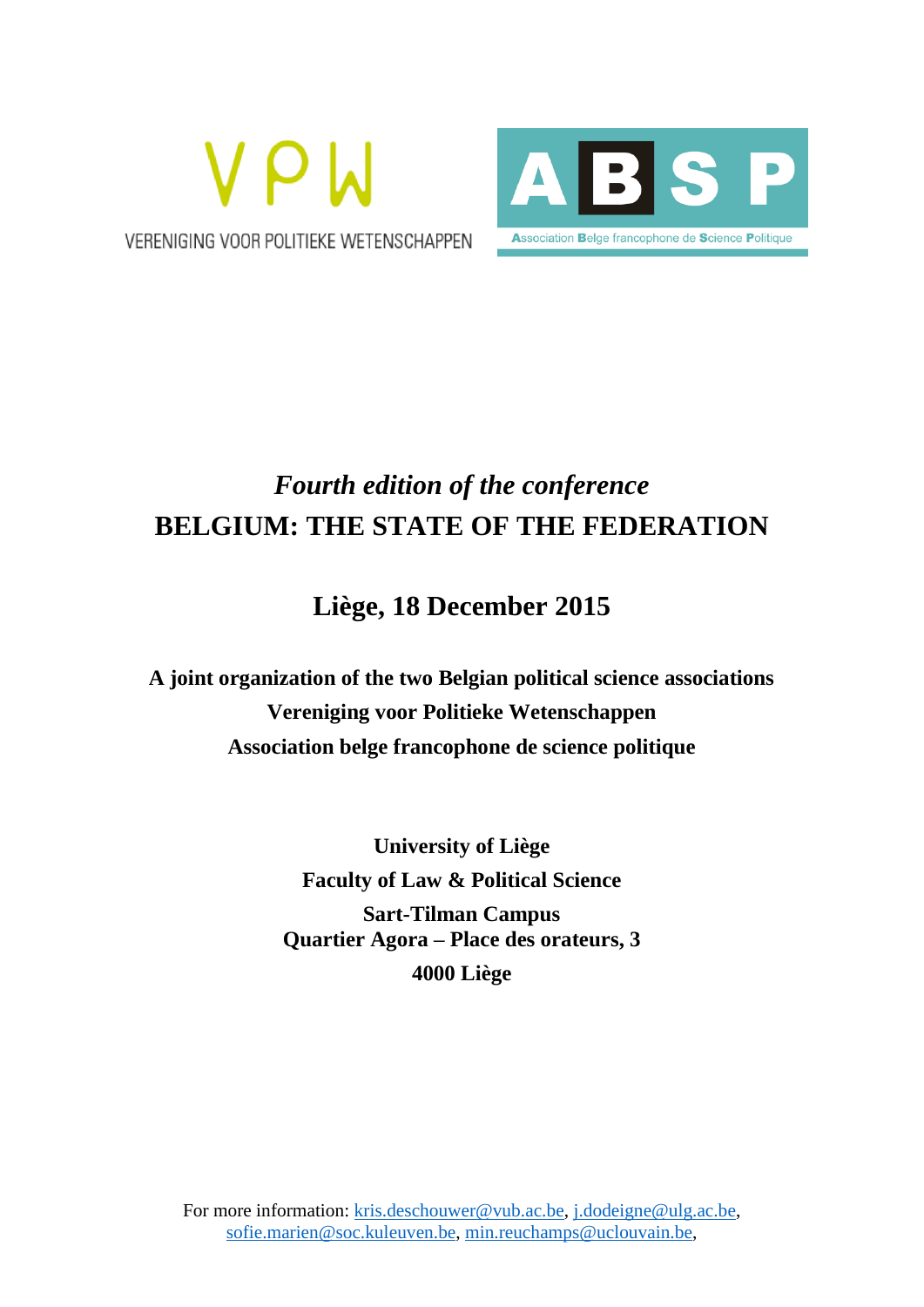## **CONFERENCE PROGRAMME**

## **9:00-9:15: Registration and coffee**

## *9:15-11:00 – Panels session I*

### **Voting behaviour I (Séminaire 10, floor 0), Chair: Ferdinand Teuber (UCL)**

**-**Lesschaeve. *Finding inequality in an unlikely place. Differences in collective representation between social groups in Belgium*.

-Flacco & Reimink. *Love the person, or just enjoying the party? Orientations of Belgian voters to candidates and parties.*

-Wauters & Devroe. *The effect of compulsory voting on women's representation: an analysis on Belgian voters.*

-Vanhauwaert & Baudewyns. *Political behaviour in Europe –A longitudinal analysis of issue positions' dimensionality and directionality.*

## **Voting behaviour II (Séminaire 12, floor 0), Chair: Sofie Marien (KUL)**

-Schrobiltgen. *Transethnic votes in Belgium.*

-Verthé, Beyens, Bol & Blais. *Making Votes Count in Parliament or Government?*

-Willocq. *Partisan dealignment, political dissatisfaction and instability in voters' preferences. A study on electoral volatility, split-ticket voting and timing of the voting decision in the 2014 Belgian federal, regional and European elections.*

-Perrez, Reuchamps & Dodeigne. *Shaping citizens' perceptions and preferences of federalism: the impact of the Tetris metaphor in Belgium*

*11:00-11:15 – Coffee Break* 

#### *11:15-12:45 – Panels session II*

#### **Elites I (Séminaire 10, floor 0), Chair: Kris Deschouwer (VUB)**

-Cogels, Jacquet, Reuchamps & Schiffino. *Democracy through the eyes of the Belgian political elites.*

-Dejaeghere, Cogels & Walgrave. "*He who knows the voter will win a hundred electoral battles" . MP's knowledge of voters' issues positions and the quality of representation.*

-Dodeigne & Meulewater*. Popular candidates and/or party soldiers? Vote-seeking and policyseeking parties' strategies in party candidate selection at the 2014 Belgian regional and federal elections.*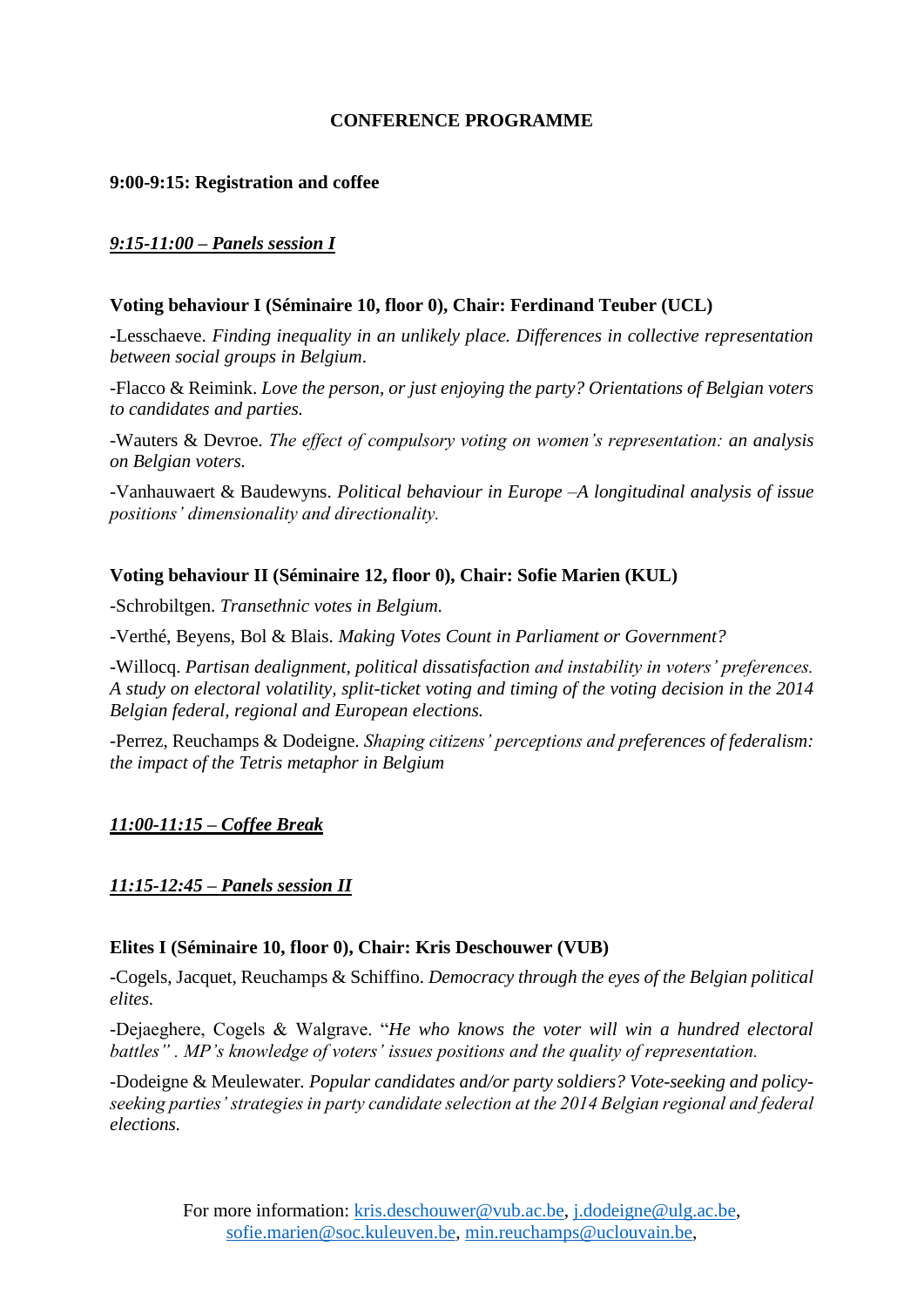## **Public Policies (Séminaire 12, floor 0), Chair: Audrey Vandeleene (UCL)**

-Ficet. *The State of State Reform in Belgium. The Modernization of Justice Between New Public Management and Territorial Controversies.* -Nossent. *Studying 'décret mémoire' of the French Community of Belgium.*

-Culpi. *Europeanization of Belgian Immigration Policy in the field of asylum.*

## **12:45-14:00 – Lunch ("Faculty Club", floor 0)**

## *14:00-15:30 – Panels session III*

## **Federalism/Multilevel (Séminaire 10, floor 0), Chair: Min Reuchamps (UCL)**

-Dandoy. *Territorial Reforms, Party Competition and Party Preferences on Decentralisation in Belgium.*

-Deschouwer, De Winter, Dodeigne, Reuchamps & Sinardet. *The adventures of the 'Moreno question' in Belgium: methodological reflection.*

-Thijssen & Sinardet. *Federalism and Solidarity in Belgium 2007-2014.*

## **Political Parties (Séminaire 12, floor 0), Chair: Pierre Delvenne (F.R.S.-FNRS-ULg)**

-Campbell & Erzeel. *Party Polarization and the Gender Gap in Left-Right Voting*.

-Macq & Jacquet. *Internet and Cyber Party Membership: the Case of the Belgian Pirate Party*. -Pauwels & van Haute. *The party organization of a populist radical right party: The VB.*

## **15:30-15:45 – Coffee break**

## *15:45-17:15 – Panels session III*

## **Elites II (Séminaire 10, floor 0), Chair: Catherine Fallon (ULg)**

-Bouteca, Devos, Maddens, Smulders & Wauters. *"A fair day's wage for a fair day's work"? Exploring the connection between the parliamentary work of MP's and their electoral support.*

-Dodeigne, Vandeleene & De Winter. *Belgian Candidates' Multilevel Career Preferences at the 2014 'Mother of all Selections'*.

-Jadot & Willocq. *Mirror Mirror Tell Me, Who is the Most Popular? Assessing Preferences for Political Representatives in a Multi-Level Democracy: The Case of Belgium.*

## **17:15 – Cocktail ("Faculty Club", floor 0)**